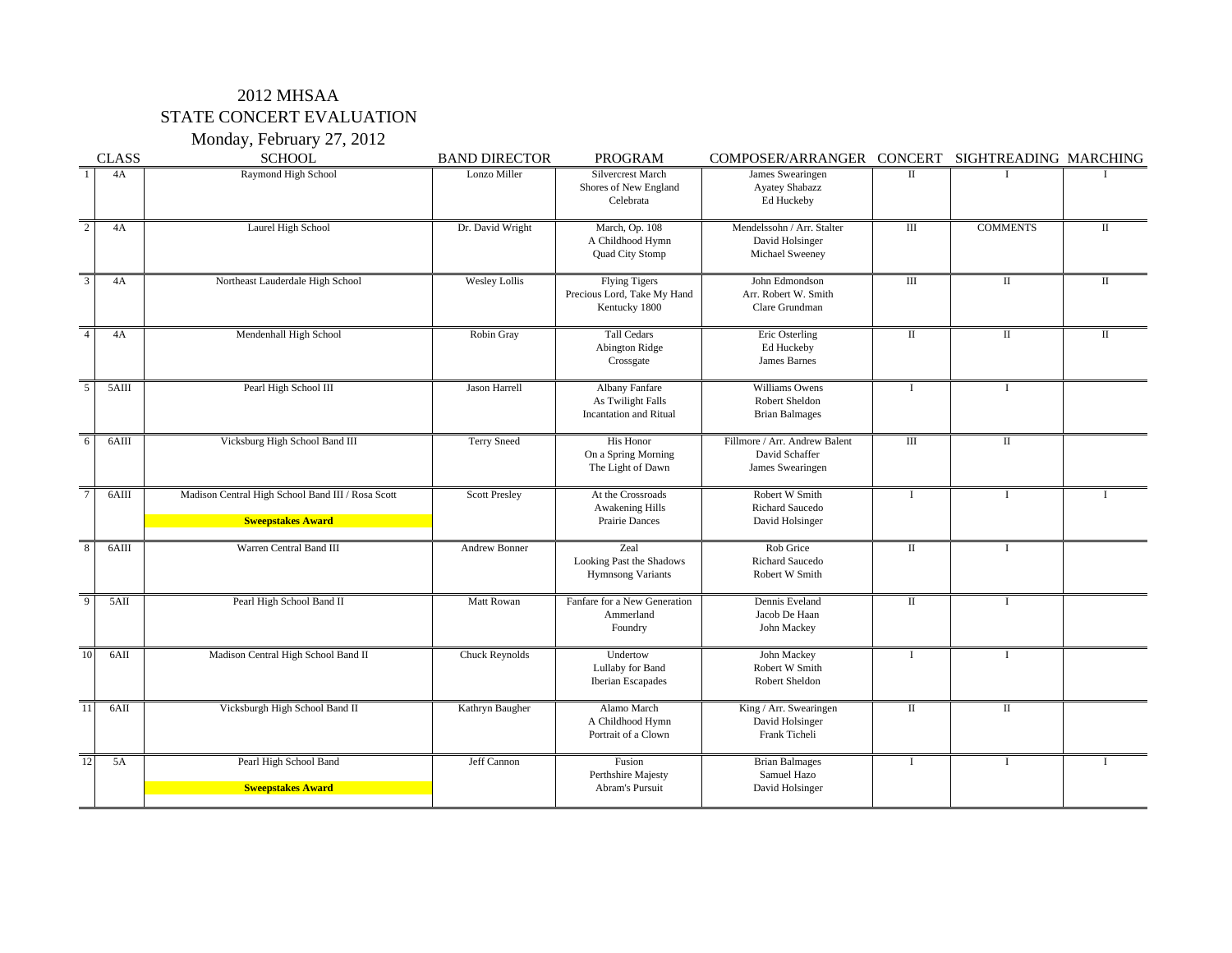Tuesday, February 28, 2012

|                 | <b>CLASS</b> | <b>SCHOOL</b>                                     | <b>BAND DIRECTOR</b>  | PROGRAM                                                                          | COMPOSER/ARRANGER                                                                          |                         | CONCERT SIGHTREADING MARCHING |                         |
|-----------------|--------------|---------------------------------------------------|-----------------------|----------------------------------------------------------------------------------|--------------------------------------------------------------------------------------------|-------------------------|-------------------------------|-------------------------|
|                 | 4A           | Florence High School                              | <b>Tyler Findley</b>  | Wings for Peace<br>As Summer Was Just Beginning<br>Into the Storm                | Karl King<br>Larry Daehn<br>Robert W Smith                                                 | Comments                | Comments                      |                         |
| $\mathcal{D}$   | 4A           | Louisville High School                            | Tim Avant             | <b>Triumphant Fanfare</b><br>Deep River<br>Escape From the Deep                  | Richard Saucedo<br>James Swearingen<br><b>Brian Balmages</b>                               | $\overline{\mathbf{u}}$ | $\rm{II}$                     | $\mathbf{I}$            |
| 3               | 4A           | West Lauderdale High School                       | David McKinney        | Men of Ohio<br>Crossgate<br>Danse Bohemien                                       | Fillmore / Arr. Swearingen<br>James Barnes<br>Randall Standridge                           | Π                       | $\mathbb{I}$                  | П                       |
|                 | 4A           | Northeast Jones High School                       | Michelle Graham       | Burma Patrol<br>A Song of Hope<br>Jubiloso                                       | King / Arr. Swearingen<br>James Swearingen<br>Ed Huckeby                                   | $\;$ II                 | $\bf{I}$                      |                         |
| $\overline{5}$  | 4A           | Richland High School                              | Andrew McKay          | March of the Irish Guard<br>Snow Through a Window<br>The Battle Pavane           | James Ployhar<br>Andrew Lesser<br>Sugato / Arr. Margolis                                   | $\overline{\mathbf{H}}$ | $\overline{III}$              | $\mathbf{I}$            |
| 6               | 6AII         | Terry High School II                              | <b>Todd Bobo</b>      | Reverberations<br>Ave Maria<br>Dance of the Spirits                              | <b>Brian Balmages</b><br>Fraz Biebl<br>Michael Sweeney                                     | $\overline{\mathbf{u}}$ | $\rm{II}$                     |                         |
|                 | 6AII         | Petal High School II                              | Ryan Saul             | Into the Clouds<br>By Dawn's Early Light<br><b>Cumberland Cross</b>              | Richard Saucedo<br>David Schaeffer<br>Carl Strommen                                        | $\mathbf{I}$            | Т                             |                         |
| 8               | 4A           | Lafayette High School                             | <b>Phillip Martin</b> | Flourish For Wind Band<br><b>Gathering Places</b><br><b>Declaration Overture</b> | Ralph Vaughan Williams<br>Pierre LaPlante<br>Claude T. Smith                               | $\mathbf{I}$            | Ι.                            |                         |
| $\overline{9}$  | 4A           | Cleveland High School<br><b>Sweepstakes Award</b> | Clay Fuller           | La Banda Nascente<br><b>Blessed Are They</b><br><b>Badge of Courage</b>          | Sbraccia/Arr. Fennell<br>Brahms / Buehlman<br>Fannin                                       | <b>I</b>                | T                             |                         |
| 10              | 4A           | Poplarville High School                           | Josh Tidwell          | Our Heritage<br>Chorale and March<br>Chant and Jubilo                            | Karl King / Arr. Swearingen<br>Clifton Williams / Arr. Douglas Wagner<br>W. Francis McBeth | $\;$ II                 | $\;$ II                       | $\mathbf{I}$            |
| $\overline{11}$ | 4A           | Houston High School                               | <b>Richard Shirey</b> | Into the Clouds<br>Campbell River Sketches<br>Jungle Dance                       | Richard Saucedo<br>Mark Williams<br><b>Brian Balmages</b>                                  | 1                       | $\;$ II                       | <b>I</b>                |
| 12              | 4A           | Amory High School<br><b>Sweepstakes Award</b>     | Melanie Stark         | Deer Path Dances<br>On a Hymnsong of Phillip Bliss<br>The Ascension              | David Holsinger<br>David Holsinger<br>Robert W Smith                                       | <b>I</b>                | $\bf{I}$                      |                         |
| 13              | 4A           | Senatobia High School<br><b>Sweepstakes Award</b> | Jeff West             | Gavorkna Fanfare<br>Compassion<br><b>Incantation</b> and Dance                   | Jack Stamp<br>Joseph Curiale<br>John Barnes Chance                                         | $\bf I$                 | $\bf{I}$                      |                         |
| 14              | 4A           | North Pontotoc High School                        | Eric Simmons          | <b>Triumphant Fanfare</b><br>Precious Lord, Take My Hand<br>Cajun Folk Songs     | Richard Saucedo<br>Robert W Smith<br>Frank Ticheli                                         | $\;$ II                 | П                             |                         |
| 15              | 4A           | New Albany High School                            | Andy Hall             | <b>Pentland Hills</b><br>Ammerland<br>Flourish For Wind Band                     | J.H. Howe<br>Jacob De Haan<br>R. Vaugh Williams                                            | $\mathbf I$             | I                             | $\rm II$                |
| 16              | 4A           | Corinth High School                               | <b>Bruce Dobbs</b>    | <b>Constitution State</b><br>In His Grace<br>Myths and Legends                   | Eric Osterling<br><b>Ayatey Shabazz</b><br>Rob Grice                                       | 1                       | $\rm{II}$                     | $\overline{\mathbf{u}}$ |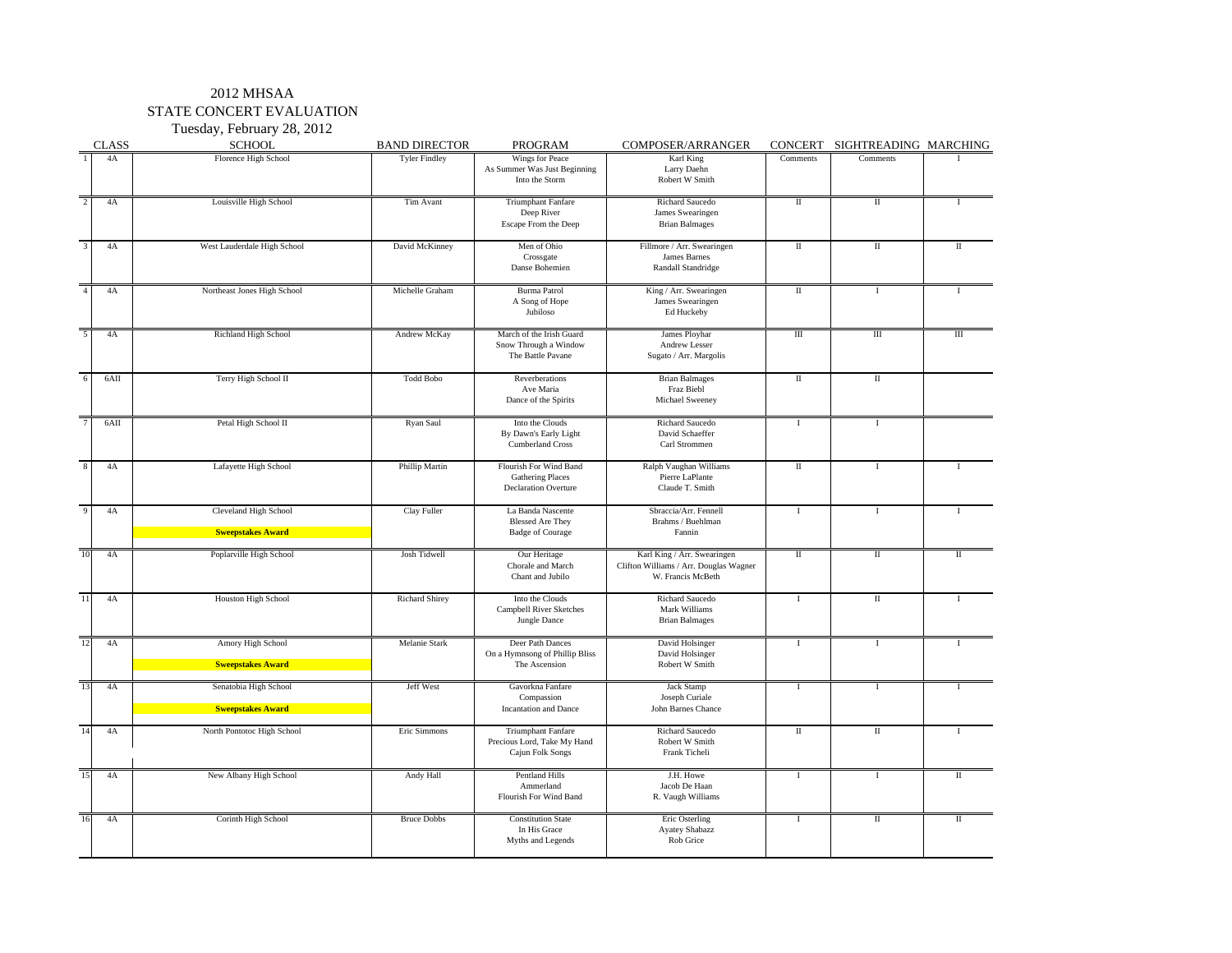|                |               | Wednesday, February 29, 2012                                 |                              |                                                                               |                                                                               |                      |              |                 |
|----------------|---------------|--------------------------------------------------------------|------------------------------|-------------------------------------------------------------------------------|-------------------------------------------------------------------------------|----------------------|--------------|-----------------|
|                | CLASS         | <b>SCHOOL</b>                                                | <b>BAND DIRECTOR</b>         | PROGRAM                                                                       | COMPOSER/ARRANGER                                                             | <b>CONCERT</b>       | SIGHTREADING | <b>MARCHING</b> |
| -1             | <b>6A</b>     | Murrah High School Band                                      | <b>Bryan Jefferson</b>       | Vaquero<br>Hymn For a Child<br>The Golden Vanity                              | Sammy Nestico<br>James Swearingen<br>R. Vaughn Williams                       | $_{\rm II}$          | $\mathbf{I}$ | $\Pi$           |
| $\overline{2}$ | 6A            | Forest Hill High School Band                                 | Demetri Jones                | Rough Riders<br>A Childhood Hymn<br>Two British Folksongs                     | Karl King<br>David Holsinger<br>Elliot del Borgo                              | П                    | Ш            | П               |
| $\sqrt{3}$     | $4\mathrm{A}$ | Greene County High School Band                               | Julie Jones / Quinton Parker | Newcastle March<br>Precious Lord, Take My Hand<br>Ascentium                   | Johnnie Vinson<br>Robert W Smith<br>Ed Huckeby                                | $\rm III$            | $\rm III$    | $\rm III$       |
| $\overline{4}$ | 4A            | Magee High School Band                                       | <b>Suzi Phillips</b>         | Alamo March<br>Variants on a Shaped Note Tune<br>Ceremony, Chant, & Rtiual    | Karl King / Arr. Swearingen<br>Johnnie Vincent<br>David Schaffer              | I                    | $\mathbf I$  | л               |
| 5              | 4A            | Purvis High School Band                                      | Nicole Allen                 | Into the Clouds<br>Precious Lord, Take My Hand<br>Danse Des Dauphins          | <b>Richard Saucedo</b><br>Robert W Smith<br>Rob Grice                         | $\mathbf{I}$         | $\mathbf{I}$ | $\Pi$           |
| 6              | 4A            | Newton County High School Band                               | <b>Stacy Sanders</b>         | Silvercrest<br>Nimrod<br>Metrix                                               | James Swearingen<br>Elgar / Arr. Reed<br>Robert Sheldon                       | $\mathbf{I}$         | $\bf I$      | <b>I</b>        |
| $\overline{7}$ | 4A            | Greenwood High School Band                                   | <b>Gail Griggs</b>           | <b>Flying Cadets</b><br>Precious Lord, Take My Hand<br>The Maelstrom          | Karl King<br>Robert W Smith<br>Robert W Smith                                 | П                    | П            | T               |
| 8              | 4AII          | Pontotoc High School Band II                                 | Sarah Todd                   | Fanfare and Flourishes "2"<br>Country Wildflowers<br>On An American Spiritual | James Curnow<br>Larry Daehn<br>David Holsinger                                | П                    | $\mathbf I$  |                 |
| 9              | $6$ AII       | Warren Central High School Band II                           | <b>Chad Austin</b>           | Temecula Valley Fanfare<br>In the Shining of the Stars<br>Heartbeat Five      | <b>Richard Saucedo</b><br>Robert Sheldon<br>Gary Gilroy                       | $\scriptstyle\rm II$ | <b>I</b>     |                 |
| 10             | 6AII          | Desoto Central High School Band II                           | Kris Perkins/Jennica Perkins | <b>Declaration Overture</b><br><b>Yorkshire Ballad</b><br>Novo Lenio          | Claude T. Smith<br><b>James Barnes</b><br>Samuel Hazo                         | $\scriptstyle\rm II$ | $\bf I$      |                 |
| 11             | 4A            | Quitman High School Band                                     | Chris King                   | Escapada<br>Bravada Espirit<br>Hymn for a Child                               | David Moore<br>David Schaffer<br>James Swearingen                             | Ш                    | П            | $\mathbf{I}$    |
| 12             | 4A            | Itawamba High School Band                                    | Kelly Duncan                 | On This Day Earth Shall Ring<br>At the Apex<br>Flourish for Wind Band         | Holst / Robert W Smith<br>Jack Bullock<br>R. Vaughn Williams                  | Π                    | П            |                 |
| 13             | $4A$          | Shannon High School Band                                     | William Pruitt               | Fortius<br>Lest We Forget<br>Glorioso                                         | Rob Romeyn<br>James Swearingen<br>Ed Huckeby                                  | $\scriptstyle\rm II$ | $\mathbf{I}$ | $\mathbf{I}$    |
| 14             | 4A            | Kosciusko High School Band                                   | <b>Jesse Yates</b>           | The Liberty Bell<br>As Summer Was Just Beginning<br><b>Blue Ridge Saga</b>    | John Philip Sousa<br>Larry Daehn<br>James Swearingen                          | $\Pi$                | T            |                 |
| 15             | 4A            | Tishomingo High School Band                                  | Libby Cunningham             | Coast Guards March<br>Song of Solace<br>Glorioso                              | Karl King / James Swearingen<br>Larry Neeck<br>Ed Huckeby                     | $\scriptstyle\rm II$ | $\;$ II      | $\rm II$        |
| 16             | 4A            | Lewisburg High School Band<br><b>Sweepstakes Award</b>       | Mel Morse                    | $\rm{Go}$<br>October<br>The Ascension                                         | Samuel Hazo<br>Eric Whitacre<br>Robert W. Smith                               | $\mathbf I$          | $\bf{I}$     | $\mathbf{I}$    |
| 17             | $4A$          | Pontotoc High School Band                                    | Vance Wigginton              | Rondo from Prelude, Siciliano, and Rondo                                      | Malcolm Arnold                                                                | $\mathbf I$          | $\mathbf I$  | T               |
|                |               | <b>Sweepstakes Award</b>                                     |                              | Metroplex<br>El Camino Real                                                   | Robert Sheldon<br>Alfred Reed                                                 |                      |              |                 |
| 18             | <b>6A</b>     | Madison Central High School Band<br><b>Sweepstakes Award</b> | Duncan Goff                  | The Sinfonians<br>Second Suite in F for Military Band<br>Full Tilt            | <b>Clifton Williams</b><br>Gustav Holst, Edited by Fennell<br>Richard Saucedo | $\mathbf I$          | $\mathbf{I}$ | $\mathbf{I}$    |
| 19             | 6A            | Desoto Central High School Band<br><b>Sweepstakes Award</b>  | Dennis Cox                   | Circus Bee<br>Our Yesterdays Lengthen Like Shadows<br>Chorale and Allegro     | Henry Fillmore<br>Samuel Hazo<br>Claude T. Smith                              | 1                    | 1            | $\mathbf{I}$    |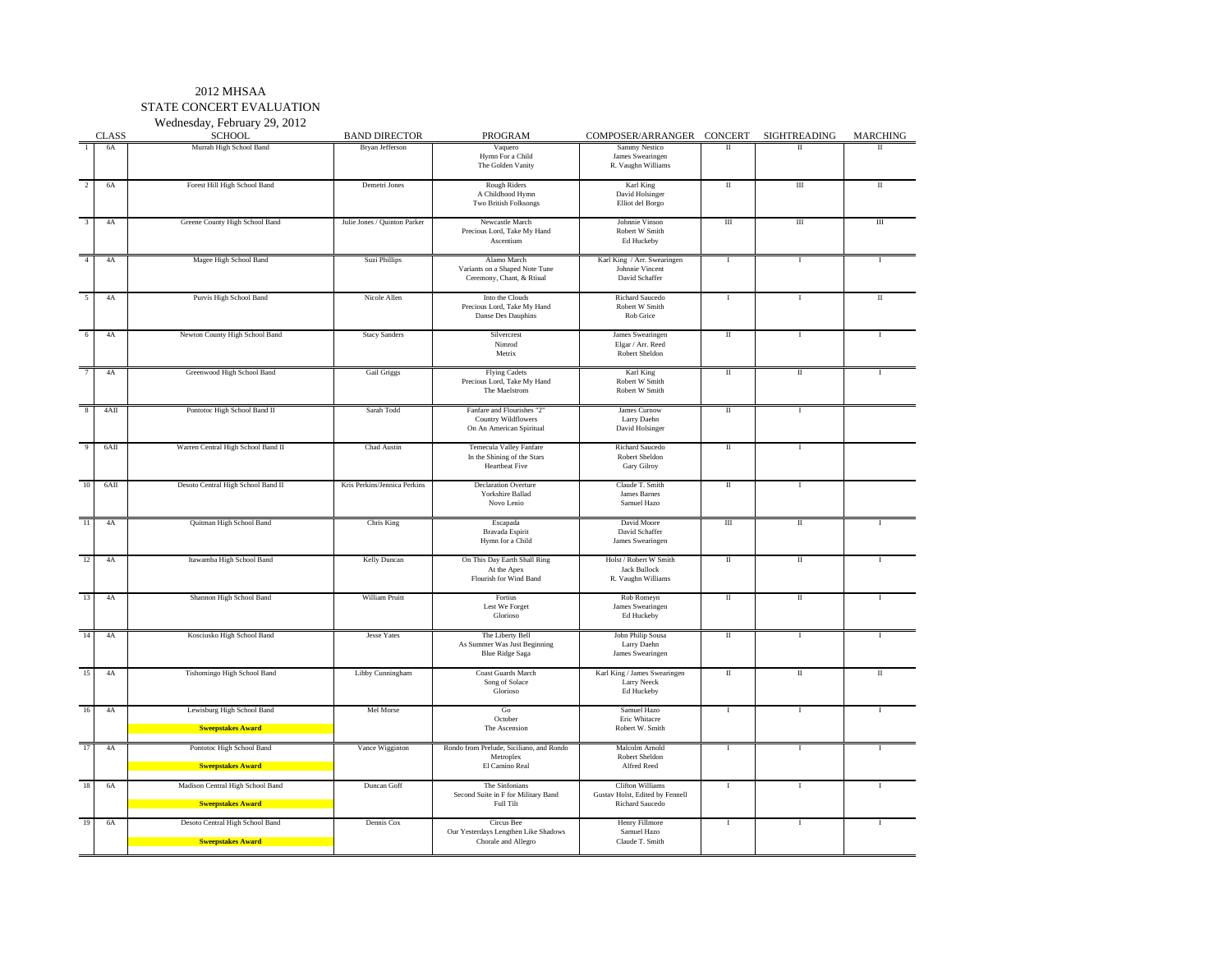Thursday, March 1, 2012

| <b>CLASS</b>                  | Thursuay, march 1, 2012<br><b>SCHOOL</b>                   | <b>BAND DIRECTOR</b>    | <b>PROGRAM</b>                                                                | COMPOSER/ARRANGER                                                               |             | CONCERT SIGHTREADING MARCHING |              |
|-------------------------------|------------------------------------------------------------|-------------------------|-------------------------------------------------------------------------------|---------------------------------------------------------------------------------|-------------|-------------------------------|--------------|
| 6A<br>$\mathbf{1}$            | Brandon High School Band                                   | <b>Casey Kirk</b>       | <b>British Eighth</b><br>Campbell River Sketches<br>I'm Seventeen Come Sunday | Zo Elliot<br>Mark Williams<br>Percy Grainger / Arr. Daehn                       | L           | $\mathbf{I}$                  |              |
| $\overline{2}$<br>6A          | Jim Hill High School Band                                  | Christopher Little      | Danse Bohemien<br>Variants on a Shaped Note Tune<br><b>Iberian Escapades</b>  | Randall Standridge<br>Johnnie Vinson<br>Robert Sheldon                          | $\bf I$     | $\rm{II}$                     | $\mathbf{I}$ |
| $\overline{\mathbf{3}}$<br>6A | Warren Central High School Band                            | Alan Arendale           | Triumphant Fanfare<br>Irish Ayre for Winds<br>Legend of Bafe                  | Richard Saucedo<br>Warren Barker<br>John Fannin                                 | $\;$ I      | $\rm II$                      | I            |
| $\overline{4}$<br>4A          | Vancleave High School Band                                 | Jeremy Morgan           | The Thunderer<br>Hungarian Dance No. 5<br>A Welsh Rhapsody                    | Sousa / arr. Brion and Schissel<br>Brahms / arr. Longfield<br>Grundman          | $\mathbf I$ | $\rm{II}$                     | $\rm II$     |
| 5<br>6AII                     | Meridian High School Band II                               | Amber Roland            | The Avenger March<br>Romanesque<br>Ceremony, Chant, and Ritual                | Karl King / arr. Clark<br>James Swearingen<br>David Schaffer                    | $\;$ II     | $\rm II$                      |              |
| 6AII<br>-6                    | Harrison Central High School Band II                       | Ken White               | A Childhood Hymn<br>Alpha Patrol March<br>Into the Storm                      | David Holsinger<br>Clifton Jameson Jones<br>Robert W Smith                      | $\;$ II     | $\rm II$                      |              |
| 6AII                          | Gulfport High School Band II                               | Wes Morehead            | Into the Clouds<br>West Highland Sojourn<br>Foundry                           | Richard Saucedo<br>Robert Sheldon<br>John Mackey                                | 1           | $\bf{I}$                      |              |
| 8<br>6A                       | Oak Grove High School Band<br><b>Sweepstakes Award</b>     | Sharon Laird            | Red Rocks Fanfare<br>By the River's Bend<br><b>Italian Rhapsody</b>           | John Bogenschutz<br>Warren Barker<br>Julie Giroux                               | $\mathbf I$ | $\mathbf I$                   | $\mathbf{I}$ |
| 4A                            | West Harrison High School Band<br><b>Sweepstakes Award</b> | <b>Tim Garrett</b>      | Fanfare for a New Generation<br>On a Hymnsong of Phillip Bliss<br>Ride        | Dennis Eveland<br>David Holsinger<br>Sam Hazo                                   | 1           | $\bf I$                       | I            |
| 10<br>6A                      | Meridian High School Band                                  | Joel Hosey              | March of the Trolls<br>Down a Country Lane<br>Spitfire!                       | E. Grieg / arr. Brian Beck<br>Copland / arr. Merlin Patterson<br>Gary P. Gilroy | $\bf{I}$    | $\rm II$                      | $\mathbf I$  |
| 11<br>6A                      | South Panola High School Band                              | Linda Davis             | Ignition<br>Sag Harbor Sunset<br>Undertow                                     | <b>Todd Stalter</b><br>Robert Sheldon<br>John Mackey                            | 1           | П                             | I            |
| 12<br>6A                      | Tupelo High School Band                                    | Tim Matlock             | Amparito Roca<br>Song of the Gandy Dancers<br>When Angels Weep                | Jaime Texidor<br>Richard Saucedo<br>David Schaffer                              | $\;$ I      | $\mathbf I$                   | $\mathbf{I}$ |
| 13<br>6A                      | D'Iberville High School Band                               | James Brown             | <b>Rough Riders</b><br>As Summer Was Just Beginning<br>Steel                  | King / arr. Swearingen<br>Larry Daehn<br>Randall Standridge                     | $\rm III$   | $\rm II$                      | $\rm II$     |
| 14<br>6A                      | Gulfport High School Band<br><b>Sweepstakes Award</b>      | Zachary Harris          | Pavilion March<br>Sag Harbor Sunset<br><b>Strange Humors</b>                  | Frank Piersol<br>Robert Sheldon<br>John Mackey                                  | $\bf{I}$    | <b>I</b>                      |              |
| 15<br>6A                      | Horn Lake High School Band                                 | Heath Hopper            | Valdres<br>The Seal Lullaby<br>Puszta - Mvts. 1,2, & 4                        | Hanssen / arr. Bainum<br>Eric Whitacre<br>Van der Roost                         | П           | $\rm II$                      |              |
| 16<br>6A                      | Harrison Central High School Band                          | <b>Chester Garrison</b> | Galop<br>On a Hymnsong of Philip Bliss<br>Alleghany Portrait                  | Dmitri Shostakovich<br>David Holsinger<br>Claude T Smith                        | $\;$ II     | $\rm II$                      |              |
| 17<br>6A                      | Southaven High School Band<br><b>Sweepstakes Award</b>     | Andy Sanders            | His Honor<br>On an American Spiritual<br>Ride                                 | Henry Fillmore<br>David Holsinger<br>Samuel Hazo                                | $\rm I$     | $\bf I$                       |              |
|                               |                                                            |                         |                                                                               |                                                                                 |             |                               |              |